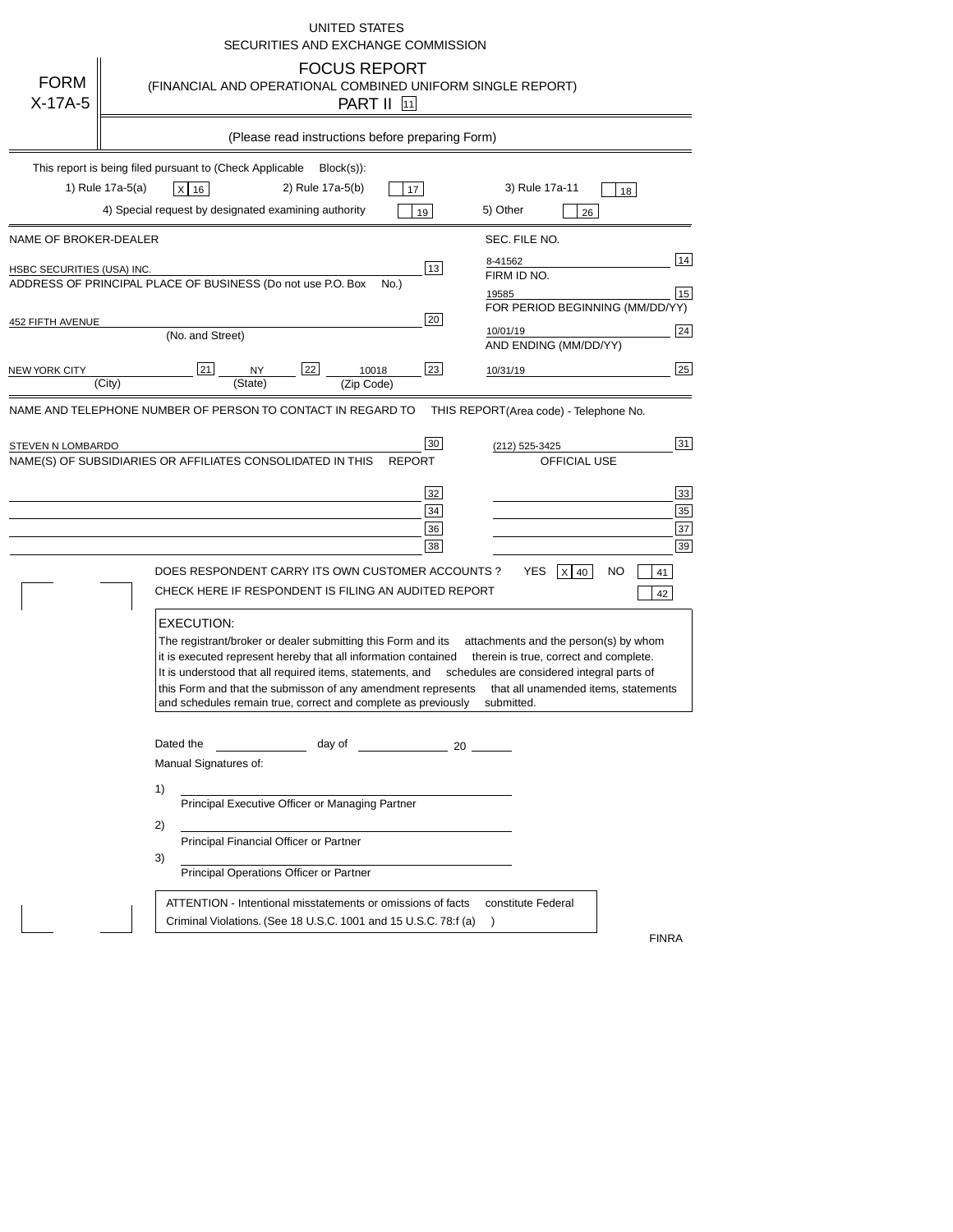| SUPPLEMENT TO                                            |
|----------------------------------------------------------|
| FINANCIAL AND OPERATIONAL COMBINED UNIFORM SINGLE REPORT |
| <b>PART II</b>                                           |

| HSBC SECURITIES (USA) INC.                                                                                          | as of<br>10/31/19                         |                                                              |
|---------------------------------------------------------------------------------------------------------------------|-------------------------------------------|--------------------------------------------------------------|
| STATEMENT OF SEGREGATION REQUIREMENTS AND FUNDS IN SEGREGATION<br>FOR CUSTOMERS TRADING ON U.S. COMMODITY EXCHANGES |                                           |                                                              |
| SEGREGATION REQUIREMENTS (Section 4d(2) of the CEAct)                                                               |                                           |                                                              |
| 1. Net ledger balance                                                                                               |                                           |                                                              |
| A. Cash                                                                                                             | \$<br>579,875,524 7010                    |                                                              |
| B. Securities (at market)                                                                                           | 1,693,096,286                             | 7020                                                         |
| 2. Net unrealized profit (loss) in open futures contracts<br>traded on a contract market                            | (124, 642, 099)                           | 7030                                                         |
| 3. Exchange traded options                                                                                          |                                           |                                                              |
| A. Add market value of open option contracts purchased on a<br>contract market                                      | 330,037,370                               | 7032                                                         |
| B. Deduct market value of open option contracts granted (sold)<br>on a contract market                              |                                           |                                                              |
| 4. Net equity (deficit) (add lines 1, 2, and 3)                                                                     | 108,790,117) 7033<br>2,369,576,964 7040   |                                                              |
|                                                                                                                     |                                           |                                                              |
| 5. Accounts liquidating to a deficit and accounts with debit<br>balances                                            |                                           |                                                              |
| - gross amount<br>33,333,064                                                                                        | 7045                                      |                                                              |
| Less: amount offset by customer owned securities                                                                    | 33,332,020) 7047<br>1.044                 | 7050                                                         |
| 6. Amount required to be segregated (add lines 4 and 5)                                                             | \$<br>2,369,578,008                       |                                                              |
|                                                                                                                     |                                           |                                                              |
|                                                                                                                     |                                           |                                                              |
| FUNDS IN SEGREGATED ACCOUNTS                                                                                        |                                           |                                                              |
|                                                                                                                     |                                           |                                                              |
| 7. Deposited in segregated funds bank accounts                                                                      |                                           |                                                              |
| A. Cash                                                                                                             | 444,090,276                               |                                                              |
| B. Securities representing investments of customers' funds<br>(at market)                                           | $\Omega$                                  |                                                              |
| C. Securities held for particular customers or option customers<br>in lieu of cash (at market)                      | 190,313,756                               |                                                              |
| 8. Margins on deposit with derivatives clearing organizations<br>of contract markets                                |                                           |                                                              |
| A. Cash                                                                                                             | \$<br>2,990,863                           |                                                              |
| B. Securities representing investments of customers' funds<br>(at market)                                           | 99,837,804                                |                                                              |
| C. Securities held for particular customers or option customers<br>in lieu of cash (at market)                      | 1,374,003,833                             |                                                              |
| 9. Net settlement from (to) derivatives clearing organizations<br>of contract markets                               | 46, 137, 457                              |                                                              |
| 10. Exchange traded options                                                                                         |                                           |                                                              |
| A. Value of open long option contracts                                                                              | 330,037,370 7132                          |                                                              |
| B. Value of open short option contracts                                                                             | 108,790,117 7133                          |                                                              |
| 11. Net equities with other FCMs                                                                                    |                                           |                                                              |
| A. Net liquidating equity                                                                                           | (2,884,479)                               | 7070<br>7080<br>7090<br>7100<br>7110<br>7120<br>7130<br>7140 |
| B. Securities representing investments of customers' funds<br>(at market)                                           |                                           | 7160                                                         |
| C. Securities held for particular customers or option customers in lieu of cash (at market)                         | 22,271,563                                |                                                              |
| 12. Segregated funds on hand (describe:                                                                             | 106,507,135 7150                          | 7170                                                         |
| 13. Total amount in segregation (add lines 7 through 12)                                                            | 2,504,515,461 7180                        |                                                              |
| 14. Excess (deficiency) funds in segregation (subtract line 6<br>from line 13)                                      | \$<br>134,937,453 7190                    |                                                              |
| 15. Management Target Amount for Excess funds in segregation                                                        | 123,000,000 7194<br>\$<br>11,937,453 7198 |                                                              |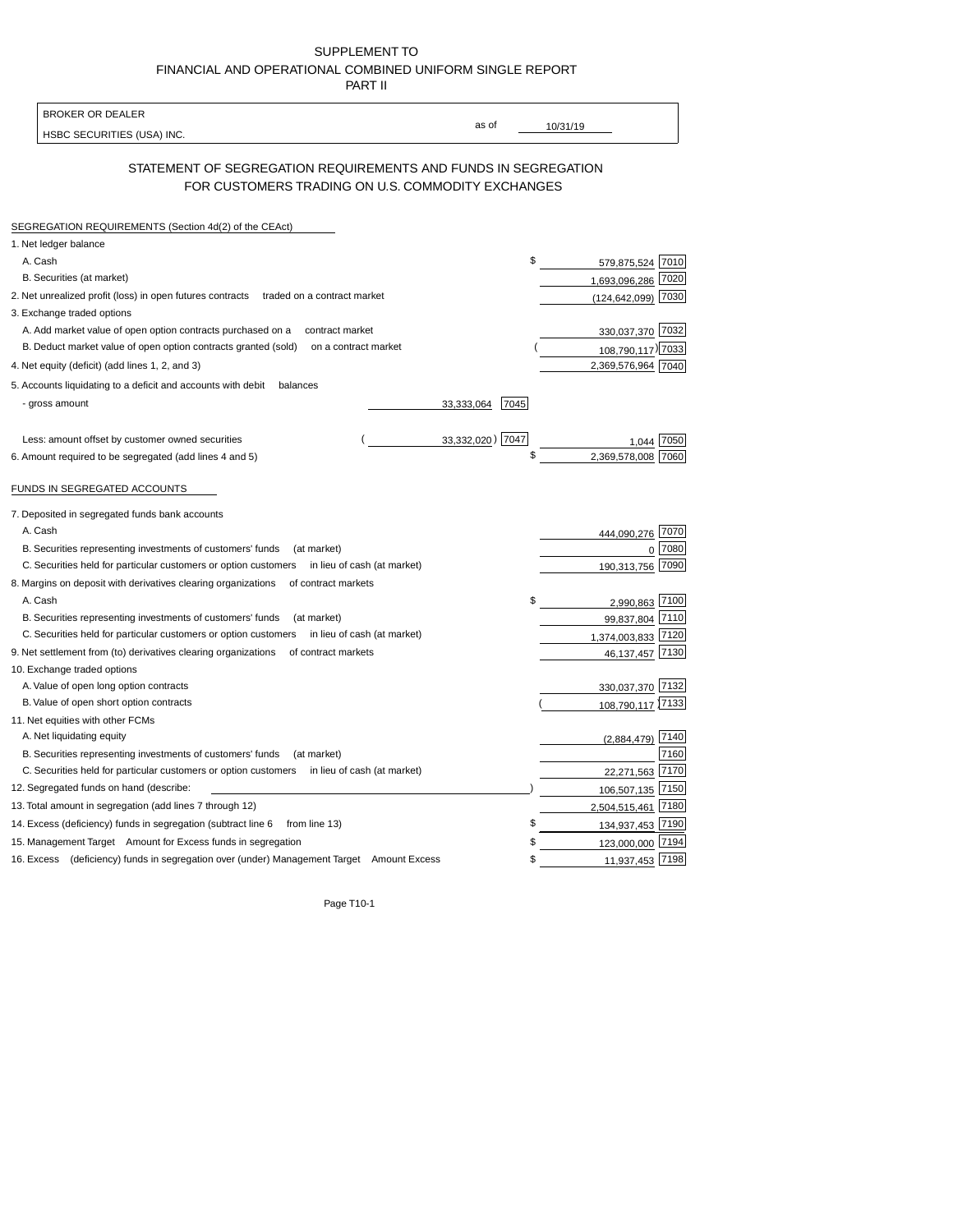| SUPPLEMENT TO                                            |
|----------------------------------------------------------|
| FINANCIAL AND OPERATIONAL COMBINED UNIFORM SINGLE REPORT |
| -----                                                    |

|                                                                                      | PART II                                |                   |
|--------------------------------------------------------------------------------------|----------------------------------------|-------------------|
| <b>BROKER OR DEALER</b><br>HSBC SECURITIES (USA) INC.                                |                                        | as of<br>10/31/19 |
| STATEMENT OF SEGREGATION REQUIREMENTS AND FUNDS IN SEGREGATION                       | FOR CUSTOMERS' DEALER OPTIONS ACCOUNTS |                   |
| 1. Amount required to be segregated in accordance<br>with Commission regulation 32.6 |                                        | \$<br>7200        |
| 2. Funds in segregated accounts                                                      |                                        |                   |
| A. Cash                                                                              | \$                                     | 7210              |
| B. Securities (at market)<br>C. Total                                                |                                        | 7220<br>7230      |
| 3. Excess (deficiency) funds in segregation                                          |                                        |                   |
| (subtract line 2.C from line 1)                                                      |                                        | 7240              |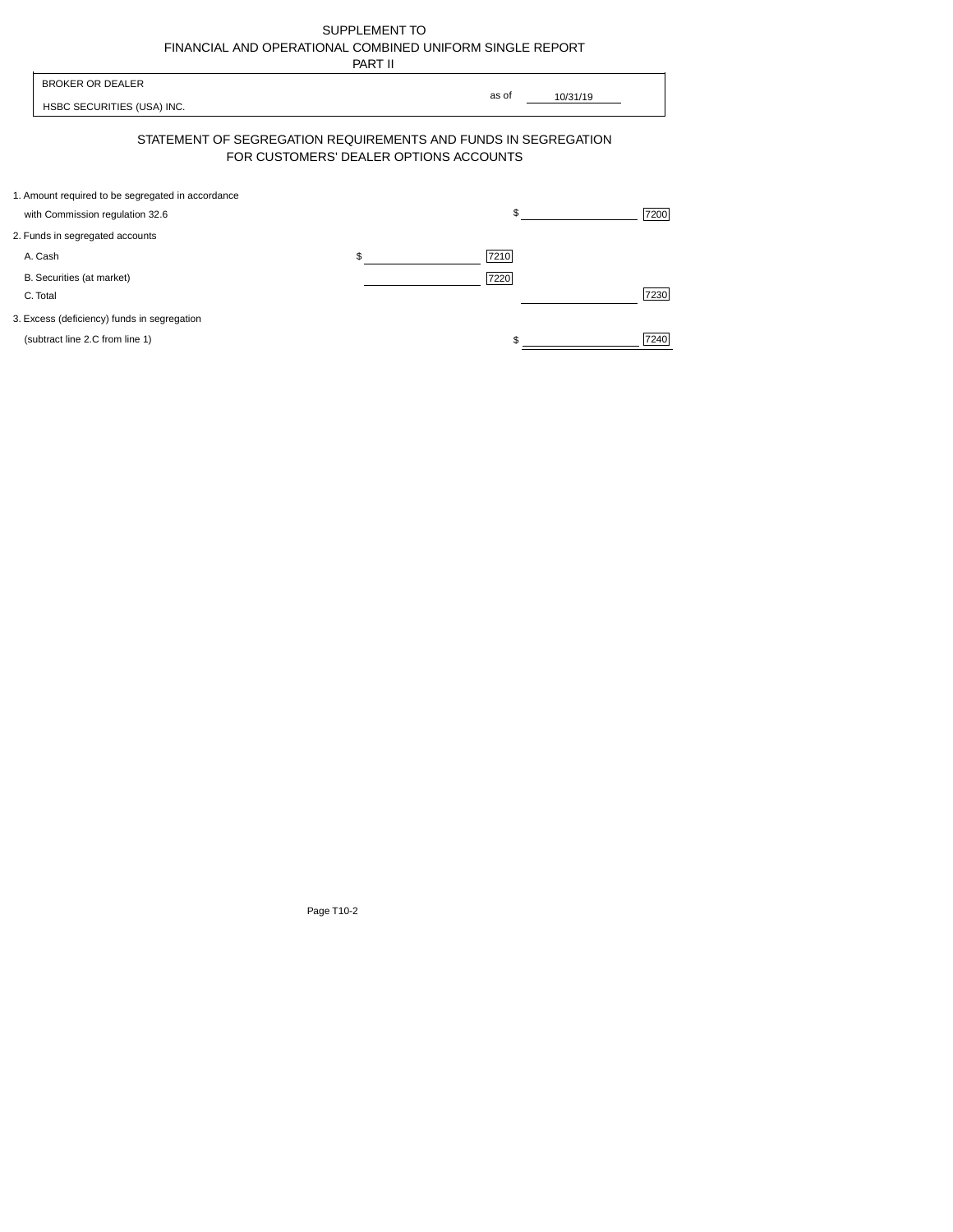SUPPLEMENT TO FINANCIALAND OPERATIONAL COMBINED UNIFORM SINGLE REPORT PART II

| <b>BROKER OR DEALER</b>    |       |          |
|----------------------------|-------|----------|
|                            | as of | 10/31/19 |
| HSBC SECURITIES (USA) INC. |       |          |

## STATEMENT OF SECURED AMOUNTS AND FUNDS HELD IN SEPARATE ACCOUNTS PURSUANT TO COMMISSION REGULATION 30.7

## FOREIGN FUTURES AND FOREIGN OPTIONS SECURED AMOUNTS

| Amount required to be set aside pursuant to law, rule or regulation of a foreign government |                                   |                   |      |
|---------------------------------------------------------------------------------------------|-----------------------------------|-------------------|------|
| or a rule of a self-regulatory organization authorized<br>thereunder                        |                                   | \$                | 7305 |
| 1. Net ledger balance - Foreign Futures and Foreign Option Trading - All Customers          |                                   |                   |      |
| A. Cash                                                                                     |                                   | \$<br>72,107,749  | 7315 |
| <b>B.</b> Securities<br>(at market)                                                         |                                   | 55,678,962        | 7317 |
| 2. Net unrealized profit (loss) in open futures contracts traded on a foreign               | board of trade                    | (10, 565, 653)    | 7325 |
| 3. Exchange traded options                                                                  |                                   |                   |      |
| A. Market value of open option contracts purchased on a foreign board of trade              |                                   |                   | 7335 |
| B. Market value of open contracts granted (sold) on a foreign board of trade                |                                   |                   | 7337 |
| 4. Net equity (deficit) (add lines 1.2. and 3.)                                             |                                   | \$<br>117,221,058 | 7345 |
| 5. Accounts liquidating to a deficit and accounts with                                      |                                   |                   |      |
| debit balances - gross<br>amount                                                            | \$<br>7351<br>1,361,521           |                   |      |
| Less: amount offset by customer owned securities                                            | 1,361,521) 7352                   |                   | 7354 |
| 6. Amount required to be set aside as the secured amount - Net Liquidating                  | Equity Method (add lines 4 and 5) | \$<br>117,221,058 | 7355 |
| 7. Greater of amount required to be set aside pursuant to foreign jurisdiction (above) or   | line 6.                           | 117,221,058       | 7360 |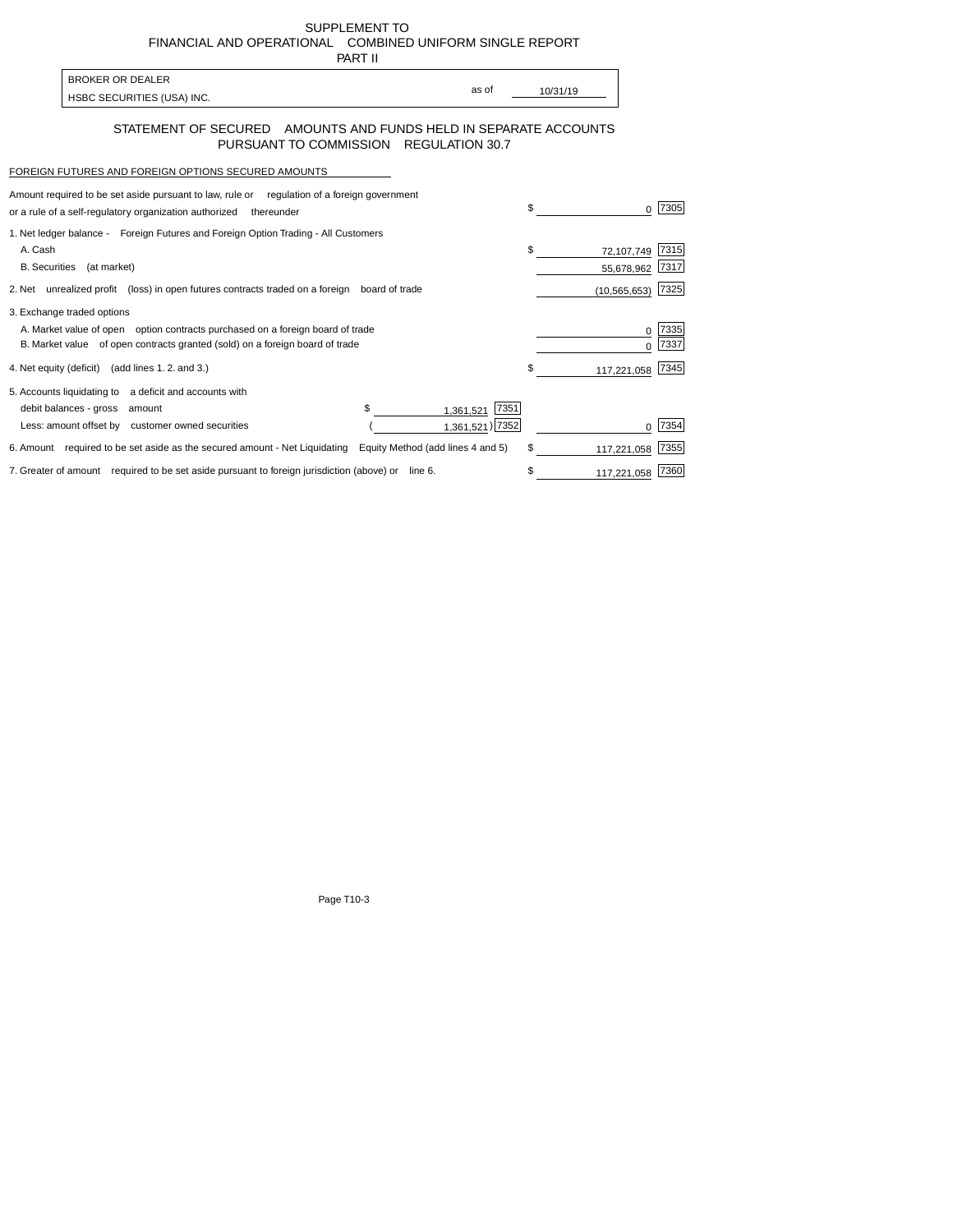## SUPPLEMENT TO FINANCIALAND OPERATIONALCOMBINED UNIFORM SINGLE REPORT

PART II

| <b>BROKER OR DEALER</b>                                                                                                 |                        |                         |
|-------------------------------------------------------------------------------------------------------------------------|------------------------|-------------------------|
| HSBC SECURITIES (USA) INC.                                                                                              | as of                  | 10/31/19                |
| STATEMENT OF SECURED AMOUNTS AND FUNDS HELD IN SEPARATE<br>PURSUANT TO COMMISSION REGULATION 30.7                       |                        | <b>ACCOUNTS</b>         |
| FUNDS DEPOSITED IN SEPARATE REGULATION 30.7 ACCOUNTS                                                                    |                        |                         |
| 1. Cash in banks                                                                                                        |                        |                         |
| A. Banks located in the United States                                                                                   | \$<br>1,433,492 7500   |                         |
| B. Other banks qualified under Regulation 30.7                                                                          |                        |                         |
| 7510<br>Name(s):<br><b>HARRIS TRUST</b>                                                                                 | $0$ 7520 \$            | 1,433,492 7530          |
| 2. Securities                                                                                                           |                        |                         |
| A. In safekeeping with banks located in the United States                                                               | \$<br>67,334,365 7540  |                         |
| 30.7<br>B. In safekeeping with other banks qualified under Regulation                                                   |                        |                         |
| 7550<br>Name(s):<br><b>HARRIS TRUST</b>                                                                                 | 0 7560                 | 67,334,365 7570         |
| 3. Equities with registered futures commission merchants                                                                |                        |                         |
| A. Cash                                                                                                                 | \$<br>$0$ 7580         |                         |
| <b>B.</b> Securities                                                                                                    | $0$ 7590               |                         |
| C. Unrealized gain (loss) on open futures contracts                                                                     | 7600<br>$\mathbf 0$    |                         |
| D. Value of long option contracts                                                                                       | $0$ 7610               |                         |
| E. Value of short option contracts                                                                                      | $0)$ 7615              | 0 7620                  |
| 4. Amounts held by clearing organizations of foreign boards of<br>trade                                                 |                        |                         |
| Name(s):<br>7630                                                                                                        |                        |                         |
| A. Cash                                                                                                                 | \$<br>7640<br>7650     |                         |
| <b>B.</b> Securities                                                                                                    |                        |                         |
| C. Amount due to (from) clearing organizations - daily<br>variation<br>D. Value of long option contracts                | 7660                   |                         |
| E. Value of short option contracts                                                                                      | 7670<br>) 7675         | 7680                    |
| 5. Amounts held by members of foreign boards of trade                                                                   |                        |                         |
| Name(s):<br>7690                                                                                                        |                        |                         |
| A. Cash                                                                                                                 | \$<br>90,840,152 7700  |                         |
| <b>B.</b> Securities                                                                                                    | 8,333,163 7710         |                         |
| C. Unrealized gain (loss) on open futures contracts                                                                     | 7720<br>(10, 564, 851) |                         |
| D. Value of long option contracts                                                                                       | 0 7730                 |                         |
| E. Value of short option contracts                                                                                      | $0$ ) 7735             | 88,608,464 7740         |
| 6. Amounts with other depositories designated by a foreign<br>board of trade<br>7750<br>Name(s):                        |                        | 0 7760                  |
| 7. Segregated funds on hand (describe:                                                                                  |                        | 0 7765                  |
| 8. Total funds in separate section 30.7 accounts                                                                        |                        | \$<br>157,376,321 7770  |
|                                                                                                                         |                        |                         |
| 9. Excess (deficiency) set Aside Funds for Secured Amount (subtract Line 7 Secured<br>Statement page T10-3 from Line 8) |                        | 40,155,263 7380<br>\$   |
| 10. Management Target Amount for Excess funds in separate section 30.7 accounts                                         |                        | 25,000,000 7780<br>\$   |
| 11. Excess (deficiency) funds in separate 30.7 accounts over (under) Management Target                                  |                        | 15, 155, 263 7785<br>\$ |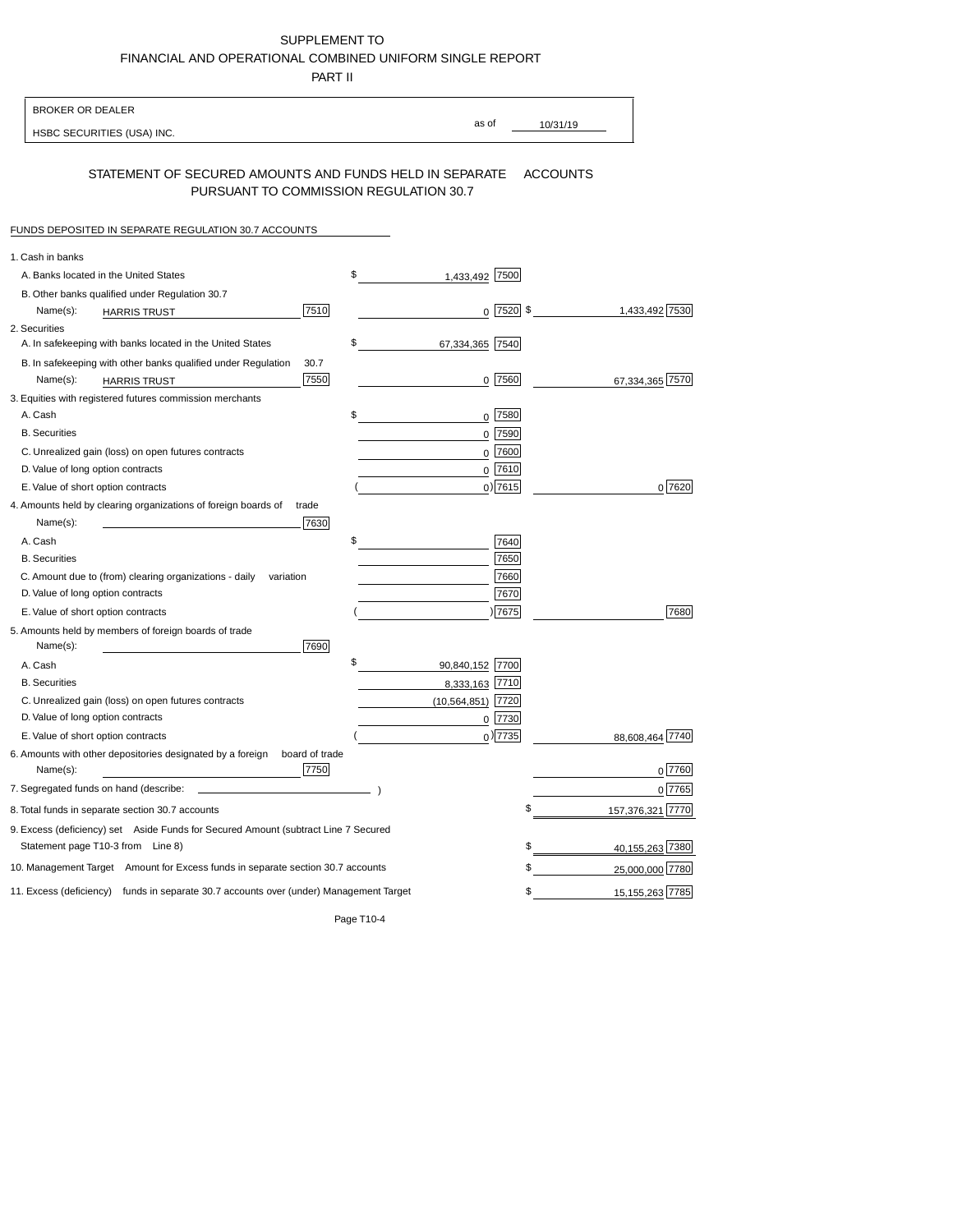SUPPLEMENT TO FINANCIALAND OPERATIONAL COMBINED UNIFORM SINGLE REPORT

| PART II                                                                                                                             |                             |
|-------------------------------------------------------------------------------------------------------------------------------------|-----------------------------|
| <b>BROKER OR DEALER</b>                                                                                                             |                             |
| HSBC SECURITIES (USA) INC.                                                                                                          | as of<br>10/31/19           |
| STATEMENT OF CLEARED SWAPS CUSTOMER SEGREGATION REQUIREMENTS AND<br>FUNDS IN CLEARED SWAPS CUSTOMER ACCOUNTS UNDER 4D(F) OF THE CEA |                             |
| <b>Cleared Swaps Customer Requirements</b>                                                                                          |                             |
| 1. Net ledger balance                                                                                                               |                             |
| A. Cash                                                                                                                             | 8500<br>\$.<br>692.803.375  |
| <b>B.</b> Securities<br>(at market)                                                                                                 | 8510<br>544,742,357         |
| 2. Net unrealized profit (loss) in open cleared swaps                                                                               | 8520<br>(207, 967, 848)     |
| 3. Cleared swaps options                                                                                                            |                             |
| A. Market value of open cleared swaps option contracts purchased                                                                    | 0 8530                      |
| B. Market value of open cleared swaps option contracts granted (sold)                                                               | 0 8540                      |
| 4. Net equity (deficit) (add lines 1, 2, and 3)                                                                                     | 1,029,577,884 8550<br>\$    |
| 5. Accounts liquidating to a deficit and accounts with                                                                              |                             |
| 30,606,195 8560<br>debit balances - gross amount<br>\$                                                                              |                             |
| 30,606,195) 8570<br>Less: amount offset by customer owned securities                                                                | 0 8580                      |
| 6. Amount required to be segregated for cleared swaps customers (add lines 4 and 5)                                                 | 8590<br>\$<br>1,029,577,884 |
| Funds in Cleared Swaps Customer Segregated Accounts                                                                                 |                             |
| 7. Deposited in cleared swaps customer segregated accounts at banks                                                                 |                             |
| A. Cash                                                                                                                             | \$<br>8600<br>97,891,524    |
| B. Securities representing investments of cleared swaps customers' funds (at market)                                                | 0 8610                      |
| C. Securities held for particular cleared swaps customers in lieu of cash (at market)                                               | 8620<br>13,996,842          |

 $0 \overline{8670}$  $0) 8680$ 

1,221,406,061 8720 191,828,177 8730 177,000,000 8760

14,828,177 8770

468,452,383 A. Cash 8630 189,762,645 8640 530,745,515 (79,442,848) 8660 B. Securities representing investments of cleared swaps customers' funds (at market) C. Securities held for particular cleared swaps customers in lieu of cash (at market) 9. Net settlement from (to) derivatives clearing organizations 10. Cleared swaps options A. Value of open cleared swaps long option contracts B. Value of open cleared swaps short option contracts 11. Net equities with other FCMs A. Net liquidating equity B. Securities representing investments of cleared swaps customers' funds (at market) C. Securities held for particular cleared swaps customers in lieu of cash (at market)

8. Margins on deposit with derivatives clearing organizations in cleared swaps customer segregated accounts

12. Cleared swaps customer funds on hand (describe: \_\_\_\_\_\_\_\_\_\_\_\_\_\_\_\_\_\_\_\_\_\_\_\_\_\_\_\_

13. Total amount in cleared swaps customer segregation (add lines 7 through 12)

14. Excess (deficiency) funds in cleared swaps customer segregation (subtract line 6 from line 13) \$ 15. Management Target Amount for Excess funds in cleared swaps segregated accounts \$ 16. Excess (deficiency) funds in cleared swaps customer segregated accounts over

(under) Management Target Excess \$ 87700 \$